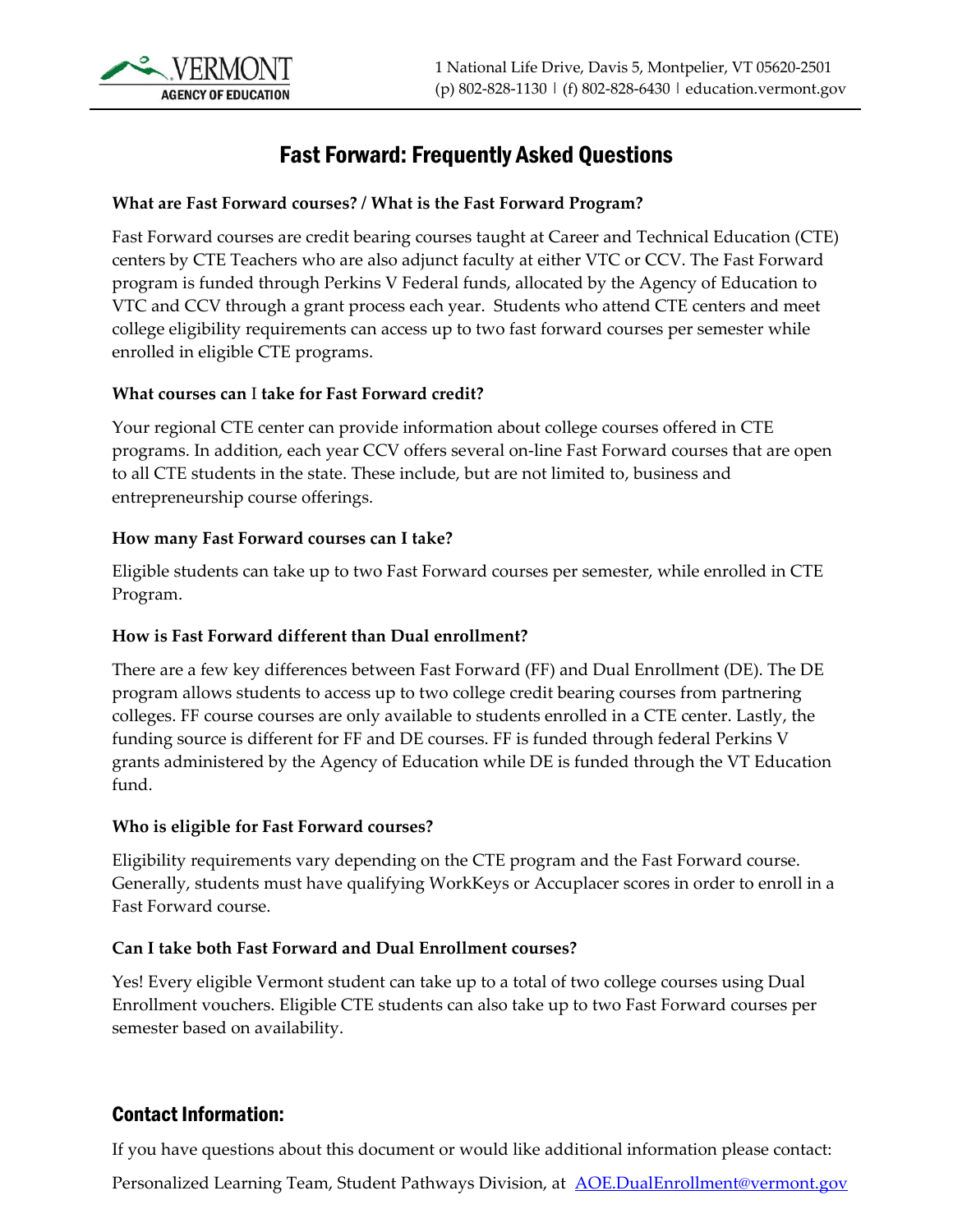### **Can I take Fast Forward courses outside of my program area?**

Some Fast Forward courses are only available to students enrolled in specific CTE programs, while other Fast Forward courses are more broadly available to CTE students regardless of their CTE program of study. In addition, some CTE centers also partner with colleges outside of Vermont to offer additional college credits. Your CTE center can explain all the Fast Forward and other dual enrollment course options available to you.

# **What colleges offer Fast Forward courses?**

Community College of Vermont (CCV) Vermont Technical College (VTC)

# **What colleges accept Fast Forward credits?**

When you successfully complete a Fast Forward program, the college that awards the credit will issue you a formal transcript, showing the course and your grade. This information can then be shared with other institutions to determine whether the courses will be accepted as transfer credits. Many colleges have a guide or application (e.g., [UVM Transfer Guide\)](https://www.uvm.edu/registrar/transfer-guide) that can help determine if courses will be transferable.

# **Will I receive a college transcript upon completion of a Fast Forward course?**

You will receive credit on a college transcript and will be able to obtain copies that can be brought to other institutions of Higher Education.

## **If yes, do colleges send the transcript to student? School? Only upon request?**

Your Center's Fast Forward Coordinator can either provide you with your college transcript or help you request a copy from the appropriate college.

## **Who teaches Fast Forward courses?**

College approved CTE center faculty or college faculty (adjunct)

# **Do my Fast Forward credits count towards high school graduation?**

Yes! Fast Forward credits can be used to count towards high school graduation. It is important to discuss with your high school counselor how this will work and update your personal learning plan to reflect the Fast Forward courses and how they will lead to meeting graduation requirements.

## **Who pays for Fast Forward courses?**

Fast Forward courses are paid for by federal Perkins V funds through the Agency of Education. There is no cost for students to enroll in a Fast Forward course.

## **Are there any costs associated with Fast Forward courses (fees, books, etc.)?**

No.

# **What if my CTE program does not offer Fast Forward courses?**